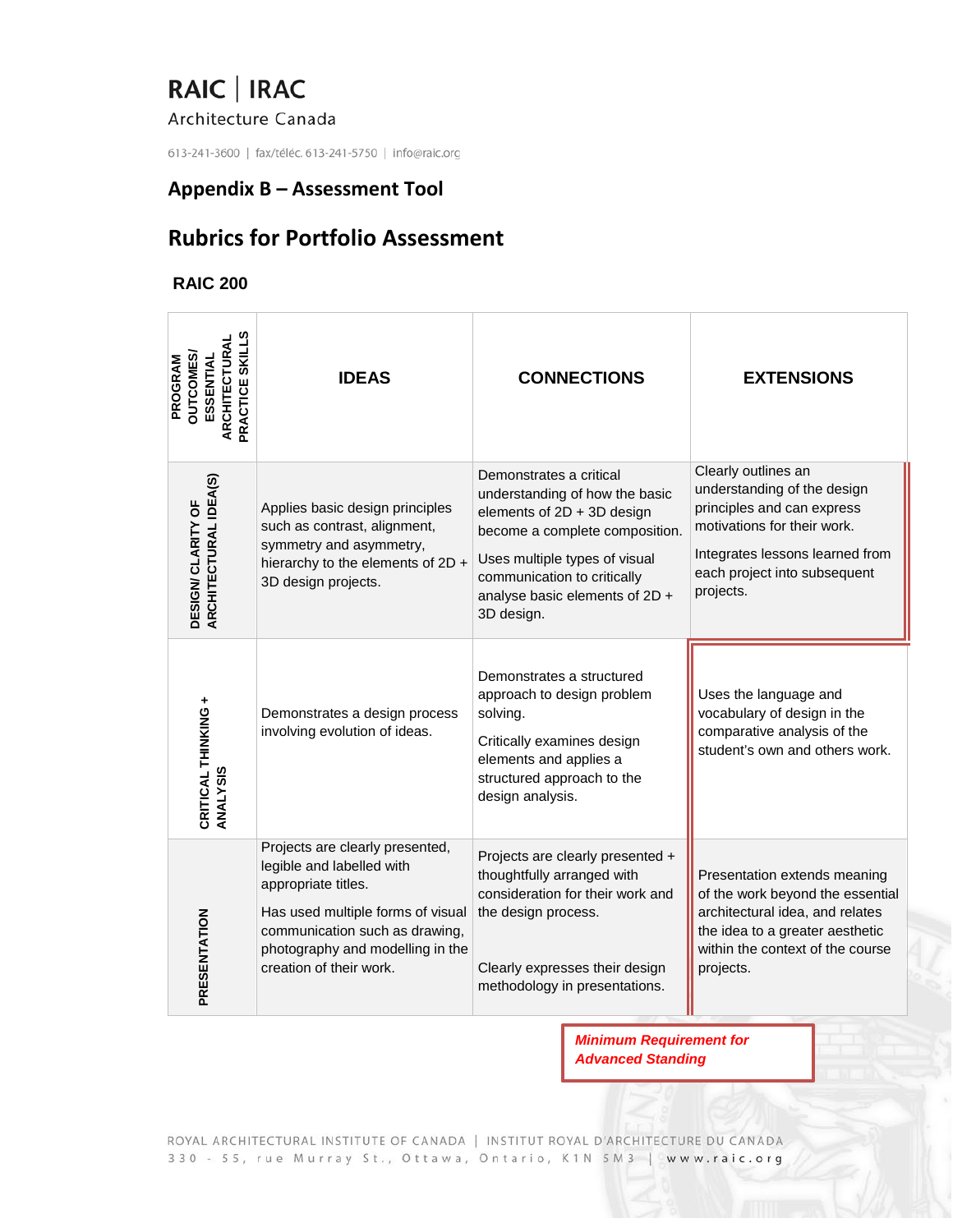Architecture Canada

613-241-3600 | fax/téléc. 613-241-5750 | info@raic.org

### **RAIC 300**

| PRACTICE SKILL<br><b>ARCHITECTURA</b><br><b>DUTCOMES</b><br>ESSENTIAL<br>PROGRAM | <b>IDEAS</b>                                                                                                                                                                                                                                                                                                            | <b>CONNECTIONS</b>                                                                                                                                                                                                                                                                                                                                        | <b>EXTENSIONS</b>                                                                                                                                                                                                                    |
|----------------------------------------------------------------------------------|-------------------------------------------------------------------------------------------------------------------------------------------------------------------------------------------------------------------------------------------------------------------------------------------------------------------------|-----------------------------------------------------------------------------------------------------------------------------------------------------------------------------------------------------------------------------------------------------------------------------------------------------------------------------------------------------------|--------------------------------------------------------------------------------------------------------------------------------------------------------------------------------------------------------------------------------------|
| DESIGN/ CLARITY OF<br>ARCHITECTURAL<br>DEA(S)                                    | Presents a concise and clear<br>concept statement that<br>addresses project issues.<br>Able to address and apply<br>requirements of a functional<br>program.                                                                                                                                                            | Able to interpret the<br>requirements of a functional<br>program to offer alternate design<br>solutions.<br>Relates materiality of<br>architectural elements to the<br>meaning of those elements in an<br>architectural context.                                                                                                                          | Able to interpret requirements of<br>a functional program and apply<br>learnings from other classes to<br>the design solution.<br>Design of materiality transcends<br>its function and brings new<br>meaning.                        |
| CRITICAL THINKING + ANALYSIS                                                     | Analyses a site and provide<br>drawings, photographs, and<br>descriptions that clearly outline<br>the site conditions, history, user<br>experience, and site features.<br>Analyses multiple architectural<br>precedents according to<br>prescribed design principles such<br>as geometry, structure and<br>circulation. | In depth analyse of a site that<br>examines the micro and macro<br>of the current conditions, history<br>and orientation within its larger<br>context.<br>Analyses multiple architectural<br>precedents beyond prescribed<br>design principles prescribed in<br>assignment.<br>Analyses design options and<br>clearly communicates design<br>methodology. | Able to analyse their own work<br>and design methodology and<br>apply a critical lens to their<br>interpretation of the project.<br>Thinks critically about the design<br>methodology and adapt to<br>contextually sensitive issues. |
| PRESENTATION                                                                     | Projects are clearly presented,<br>legible and labelled with<br>appropriate titles.<br>Uses multiple kinds of media in<br>the presentation of their work.<br>Clearly communicates the<br>relationships between space,<br>materials, light and structure.                                                                | Projects are clearly presented +<br>thoughtfully arranged with<br>consideration for their work and<br>the design process.<br>Clearly expresses their design<br>methodology in presentations.<br>Uses multiple kinds of media to<br>express design concepts.                                                                                               |                                                                                                                                                                                                                                      |

*Minimum Requirement for Advanced Standing*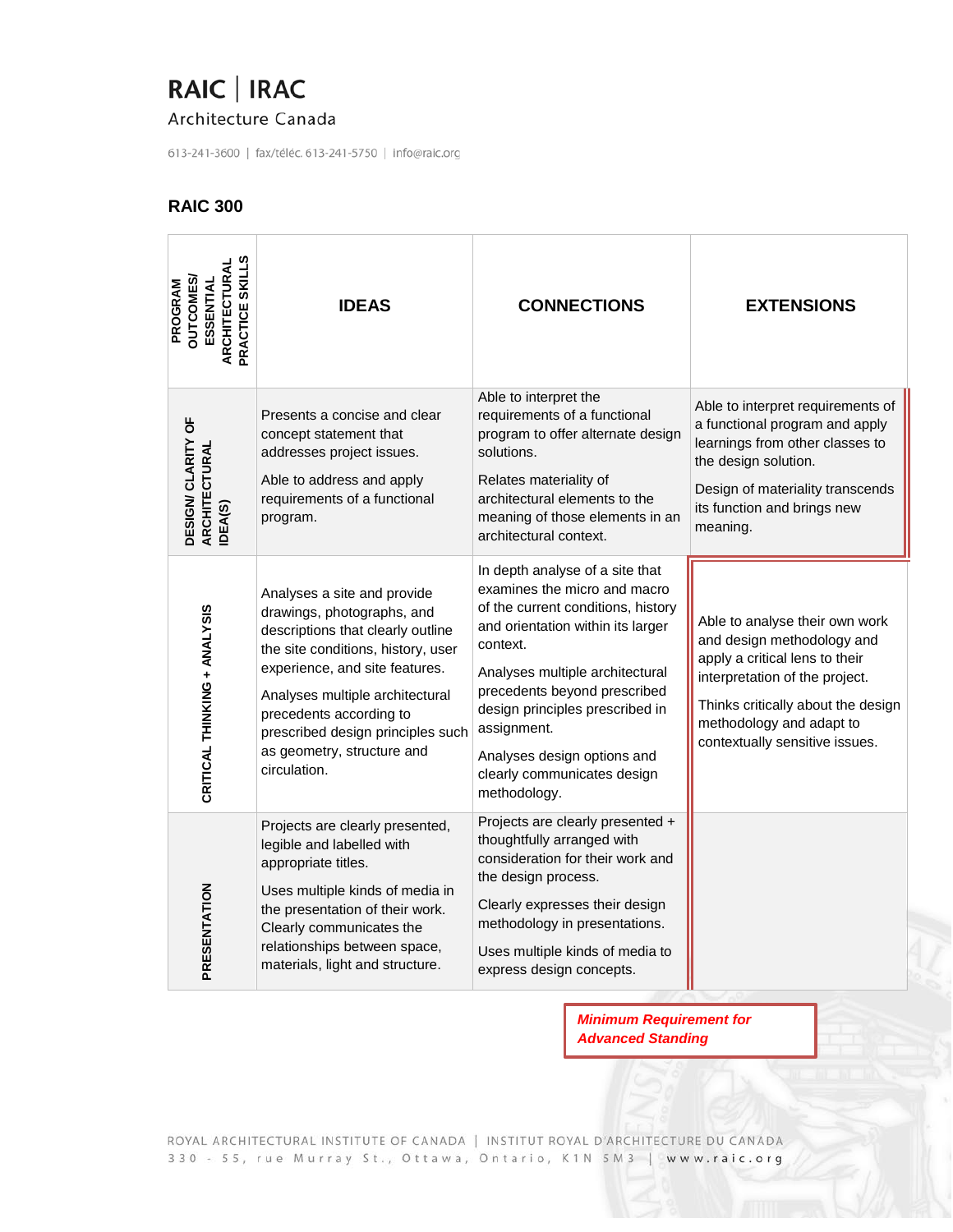### Architecture Canada

613-241-3600 | fax/téléc. 613-241-5750 | info@raic.org

#### **RAIC 350**

| PRACTICE SKILLS<br>ARCHITECTURAI<br><b>DUTCOMES</b><br>ESSENTIAL<br>PROGRAM | <b>IDEAS</b>                                                                                                                                                                                                  | <b>CONNECTIONS</b>                                                                                                                                                                                                                               | <b>EXTENSIONS</b>                                                                                                                         |
|-----------------------------------------------------------------------------|---------------------------------------------------------------------------------------------------------------------------------------------------------------------------------------------------------------|--------------------------------------------------------------------------------------------------------------------------------------------------------------------------------------------------------------------------------------------------|-------------------------------------------------------------------------------------------------------------------------------------------|
| DESIGN/ CLARITY OF<br>ARCHITECTURAL<br>IDEA(S)                              | Able to communicate an<br>appropriate building programme<br>that incorporates qualitative,<br>cultural, and sociological<br>criteria, as well as context.                                                     | Able to clearly synthesize the<br>building programme<br>requirements with the context.<br>Able to annotate and/or<br>supplement the design brief<br>with clear and concise thoughts<br>about the programme.                                      | Complete resolution of the<br>programme in architectural<br>form that extends beyond the<br>functional or technical aspects<br>of design. |
| CRITICAL THINKING<br>+ ANALYSIS                                             | Analyzes architectural<br>precedents, using a structured<br>approach, to identify principles<br>of design used.<br>Able to analyze functional<br>program requirements and<br>provide a clear design solution. | Critically analyzes architectural<br>precedents beyond required<br>design principles prescribed in<br>assignment.<br>Able to communicate how basic<br>design elements generate a<br>concept and building design.                                 | Applies a critical lense to the<br>learnings from case study<br>projects and applies it to<br>concept and design of project.              |
| PRESENTATION                                                                | Communicates architectural<br>ideas through plan, section,<br>elevation, axonometric,<br>perspective, and models.<br>Uses appropriate<br>representational media to<br>convey essential design<br>information. | Connects architectural ideas to<br>context, programme, materiality<br>and space through drawings<br>and models.<br>Presentation shows a clarity of<br>thought through the design<br>process, including concept<br>sketches, models and analysis. |                                                                                                                                           |

*Minimum Requirement for Advanced Standing*

ROYAL ARCHITECTURAL INSTITUTE OF CANADA | INSTITUT ROYAL D'ARCHITECTURE DU CANADA 330 - 55, rue Murray St., Ottawa, Ontario, K1N 5M3 | www.raic.org